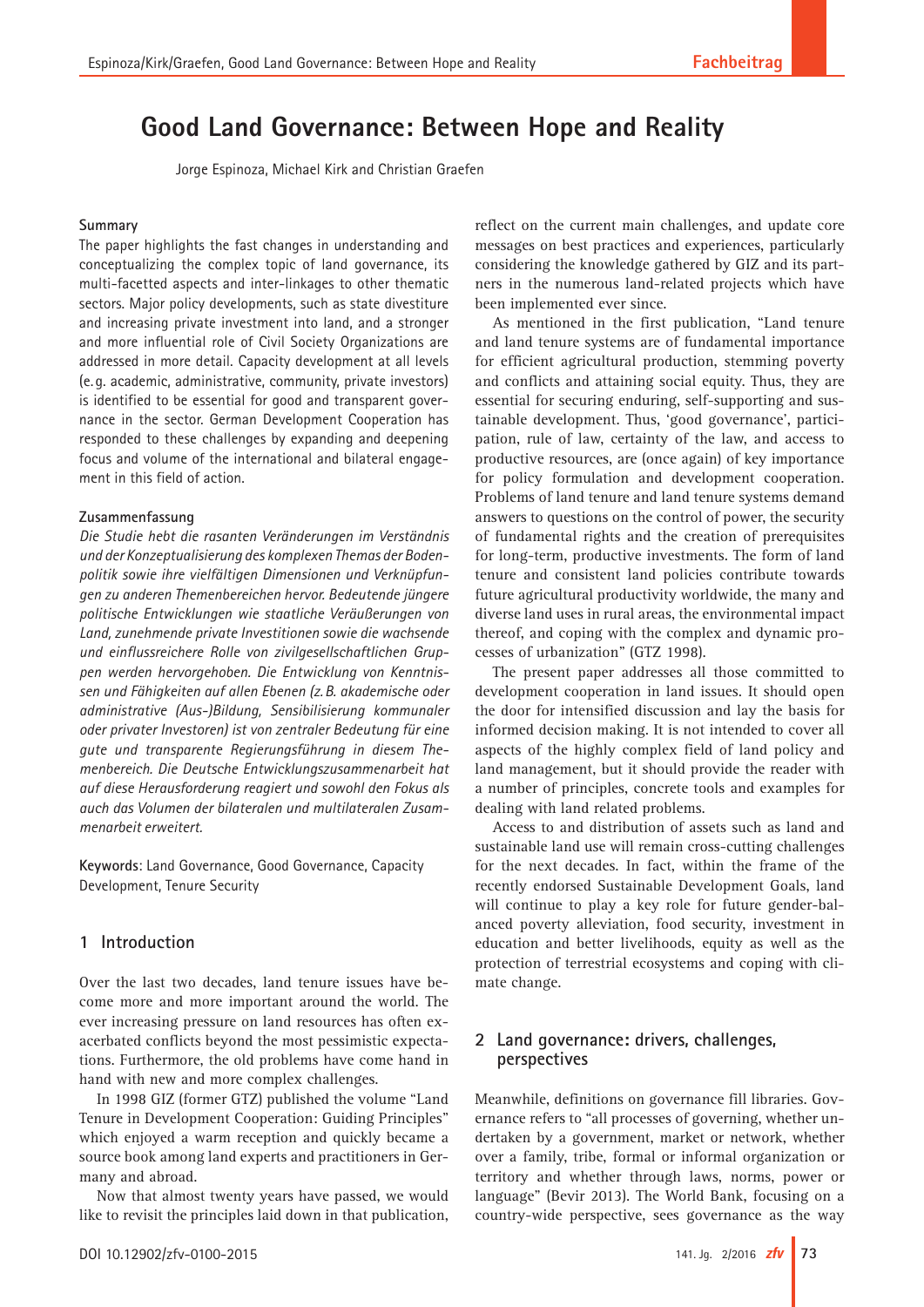power is exercised through a country's economic, political and social institutions (World Bank 1991). The United Nations Development Program's (UNDP) conceptualization of governance is only partly about how governments and other social organizations interact, how they relate to citizens, and how decisions are taken in a complex world. It is rather a process whereby societies or organizations make their decisions, determine whom they involve in the process and how they render account (Graham et al. 2003).

Why is governance the conceptual backbone of this publication? Land relations are based on "the rules of the game", on formal and informal institutions (North 1991), in particular on property rights. Governance focuses on the processes by which authority is conferred on different decision makers, such as national parliaments, administration at different regional levels, family heads, village elders, elected community leaders or international regimes (World Trade Organization, United Nations Convention on Biological Diversity) and organizations (Food and Agriculture Organization).

Governance also focuses on the processes by which decision makers design these rules (statutory rules in contract law, land laws, land use regulations or informal, often unwritten rules and codes of conduct summarized as customary tenure), and the processes by which those rules are enforced (e.g. through forest officers, land priests up to FAO "Voluntary Guidelines") and modified. This modification may refer to new regulations on Foreign Direct Investment (FDI) in land, restricting specific rental contracts in the past, such as sharecropping, but as well as formulating land reform principles (willing seller, willing buyer) and implementation procedures (calculating compensation rates).

Debating on formulating criteria and indicators to measure the quality of governance brought up the normative concept of "good governance". Definition attempts by UNDP together with the analysis of a broad range of sources compiled by the World Bank Institute (Birner 2007) focus on six dimensions of good governance: political stability and the absence of violence, the rule of law, voice and accountability, regulatory quality, government effectiveness and control of corruption, and environmental governance.

Having in mind the historical development of land tenure systems, not only in developing countries, and resulting violent conflicts about land relations, it becomes intuitively evident that considerations on governance and its quality are the key to understand the functioning and shortcomings of land tenure today and to formulate standards for future land tenure systems.

In countries like Zimbabwe, South Africa or Central American countries, the fight for gaining access to land has left a trace of violence and political unrest. Ignoring the rule of law has not only led land reform processes and land expropriation for public purpose (e.g. large dam projects) into a deadlock, but also to the denial of the

customary or secondary resource rights of the rural poor and women: Voice and accountability are often ignored principles when it comes to conversion in land use patterns, e.g. as a consequence of deforestation or direct investment in large tracts of land.

The regulatory quality in most countries is at best achieved at a national, de jure level, transforming rules and regulation into viable practice at a local user level is often still missing. This is partly due to ineffective, sometimes corrupt government agencies which are allocating land, formulating land use regulations or solving conflicts.

## **2.1 Types of land governance**

Land governance, just as other forms of governance, occurs in form of three ideal types, which rarely will be found in purity:

*State-driven:* often identified as top-down or control and command governance, applying instruments like penalties, interdictions, quotas, taxes by state authorities which are often foreign, exogenous to local land owners or user communities. There is a long history of this kind of land governance, e.g. in African states after independence under authoritarian rule (Francophone West and Central African countries, Ghana, Nigeria, Kenya, Uganda, etc.).

This includes far-reaching revision of property rights and decision making authorities to the advantage of the nation state in the case of common property, following the misleading policy messages of the so-called "tragedy of the commons" (Hardin 1968).

Transition after 1990 and liberalization triggered far reaching reforms in many countries towards more participatory and decentralized state governance, including devolution of state influence while at the same time securing property rights in land and related resources without title or certificates as state land. However, only few reforms could be implemented successfully at lower levels while others cannot respond actually adequately to new challenges, such as large-scale foreign and domestic investment in land, the delivery of ecosystem services (ESS), and effective protection of the commons.

*Market-driven:* here the use of the market mechanism for land and rental markets is guiding rental and sale transactions for land. After privatizing land and setting legal frameworks for liberalized land markets since 1990, many land transactions in particular those with largescale domestic and foreign investors are based on private contracts with the state (ideally) offering only legal security, contract enforcement and conflict resolution through this legal system. Furthermore, applying the market principle has strong implications on mechanisms of land administration and land development: land use planning, land valuation, land consolidation or land development schemes are entrusted to private parties.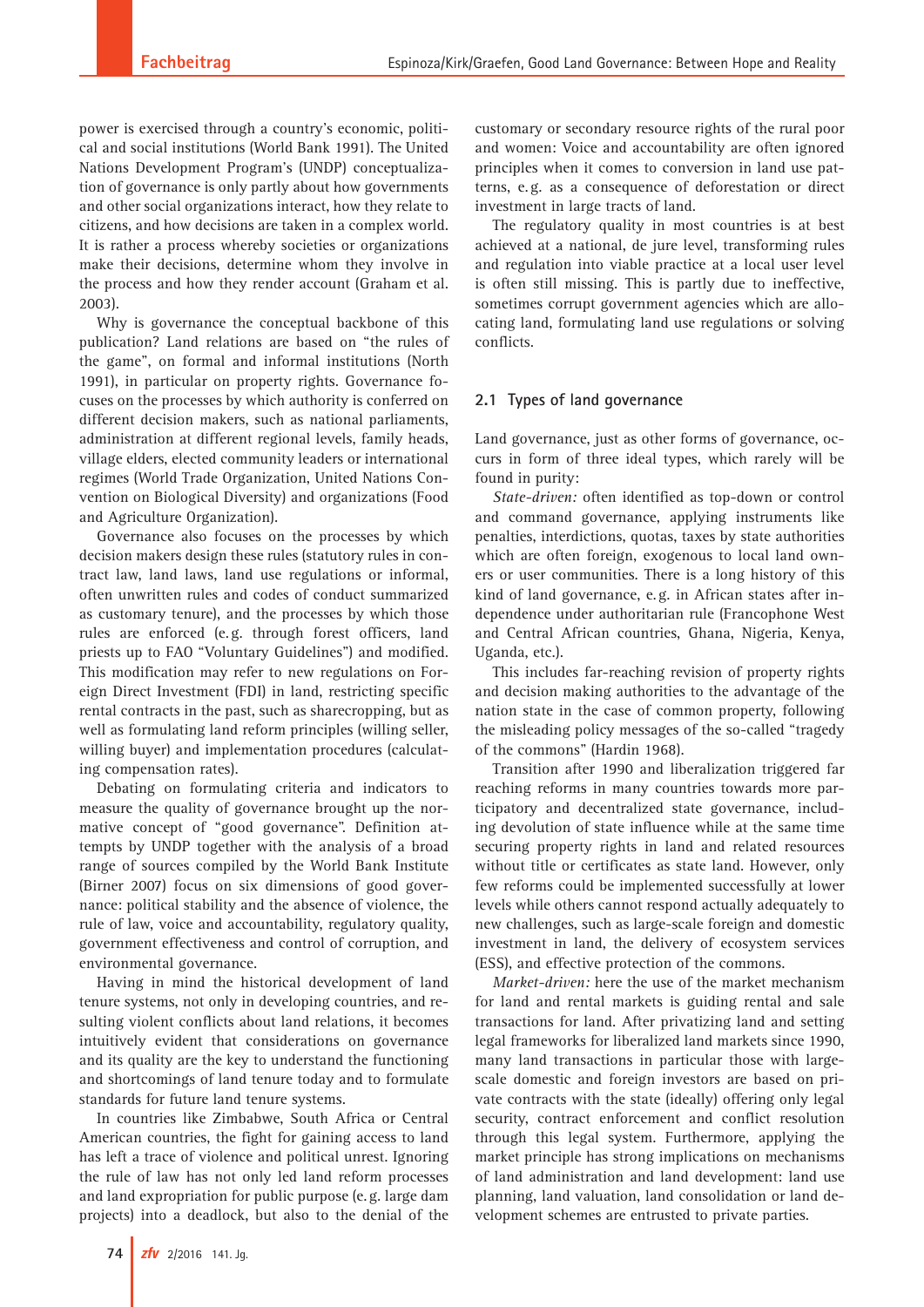*Cooperation-driven land and resource governance as a hybrid between market and state:* for many decades this has been a fiercely debated principle, strongly rejected by orthodox economists, politicians and bureaucrats. Their arguments were negative externalities (e.g. overgrazing which is in a short perspective beneficial to the individual herder but detrimental to society as a whole), a loss of centralized authoritarian power and of sources for daily petty corruption.

Its renaissance was driven by bottom-up experiences, in particular, in developing countries on success conditions for extensive grazing lands, water allocation in irrigation schemes, forest and fishery management, culminating in awarding the Nobel Prize for Economics to Elinor Ostrom in 2009. The arguments fell on fertile grounds as on parallel terms the ideas of subsidiarity, polycentric governance and stakeholder participation gained ground. The cooperation principle takes up strong long lasting traditions of many developing countries in common pool resource management, e.g. all over Africa, in irrigation systems in Asia or cooperative agriculture in parts of Latin America (e.g. the Mexican "Ejidos"). It considers not only recent experiences with successful community based natural resource management (CBNRM) but also a fresh view on more formalized cooperation in production, marketing, credit for the rural poor (microcredit, service cooperatives, or other hybrids may they be networks, franchising or contract farming).

Guiding principles are based on an endogenous development of norms and rules as well as organizations (user associations) and a strong bottom up perspective. It is a rather sensitive principle always being in danger of becoming unstable, eroding, getting dissolved or "crowded out" by exogenous state or market governance initiated by powerful groups. FDI cases in land have shown the risk of privatizing these commons or imposing external management rules by government units.

Target group oriented, effective and sustainable land/ resource governance has thus to be embedded into broader systems and contexts, which consider the interaction of an urban or rural population with different resource units and their interactions with human activities (extraction of trees or non-timber products from trees, water harvest for irrigation, using land to transform seeds into crops, converting rural plots into urban housing areas), within diverse resource systems, such as irrigated agriculture, agro-forestry, national parks, city landscapes. This defines, shapes and enforces property rights by assigning to different actors rights to use, manage, transform, transfer land or related resources and apply mechanisms to compensate people when being unrightfully alienated from these rights.

Different bundles of property rights allow for different governance patterns. Land can then deliver private goods (titled plots), public goods (clean air through CO2 sequestration, biodiversity, aesthetic enjoyment of rural landscapes or forests), club goods (golf courses) and common pool resources (village meadows, sacred groves). One may alternatively focus on the actors holding these bundles of rights, such as natural or legal private persons (individuals, corporations, foundations), the state either on a national or municipal level or joint ownership of village, herder or fishing communities or extended families.

Last but not least, governance is determined by the activities of actors or stakeholders involved in land related transactions. There are established ones, such as land owners in a legal sense including state agencies, farming tenants or – often with contested rights – mobile herders, tenants in urban flats.

However, new actors appear and raise their voice on land governance. Examples are foreign and domestic investors in land (state and pension funds), land developers in urban areas, international regimes (access and benefit sharing), donor agencies, NGOs, such as in trans-boundary national parks like KAZA in southern Africa. Not to forget the stakes of affluent consumers in high income societies having a strong interest in traceability of the food and natural products they eat and use. All of them have a direct impact on land governance through changing land use patterns, dilution of local rights, land degradation or conflicts.

#### **2.2 Multi-level governance**

Land governance has thus gained a lot in complexity during the last decades requiring a state-of-the-art analysis and policy recommendations that are based on a systems approach and working at multiple levels. Solving land tenure problems and strengthening sustainable land management needs rules and enforcement mechanisms at different administrative levels. Only multi-level or multilayer governance can adequately meet these challenges.

Experiences during the last two decades have shown that setting or reforming constitutional norms, such as a new land legislation (e.g. parts of Africa, Cambodia) is just a first step at a national level to provide for effective governance. Local community-based monitoring and enforcement mechanisms based on statutory and customary norms have to be equally aligned and harmonized with the national level as market mechanisms may be put into force in some instances.

Multi-layer governance therefore has to combine control-and-command instruments based on the law with self-coordination and market incentives.

For partner countries, having often hesitantly and skeptically implemented decentralization, allowing for devolution and a deeper division of power between administrative levels, *polycentric* governance (Ostrom 2010) remains a challenge as well as a chance.

Land governance is at the core of all endeavors of local to global initiatives to craft favorable conditions for sustainable land and resource use, to allow for structured change and adaptation to newly emerging challenges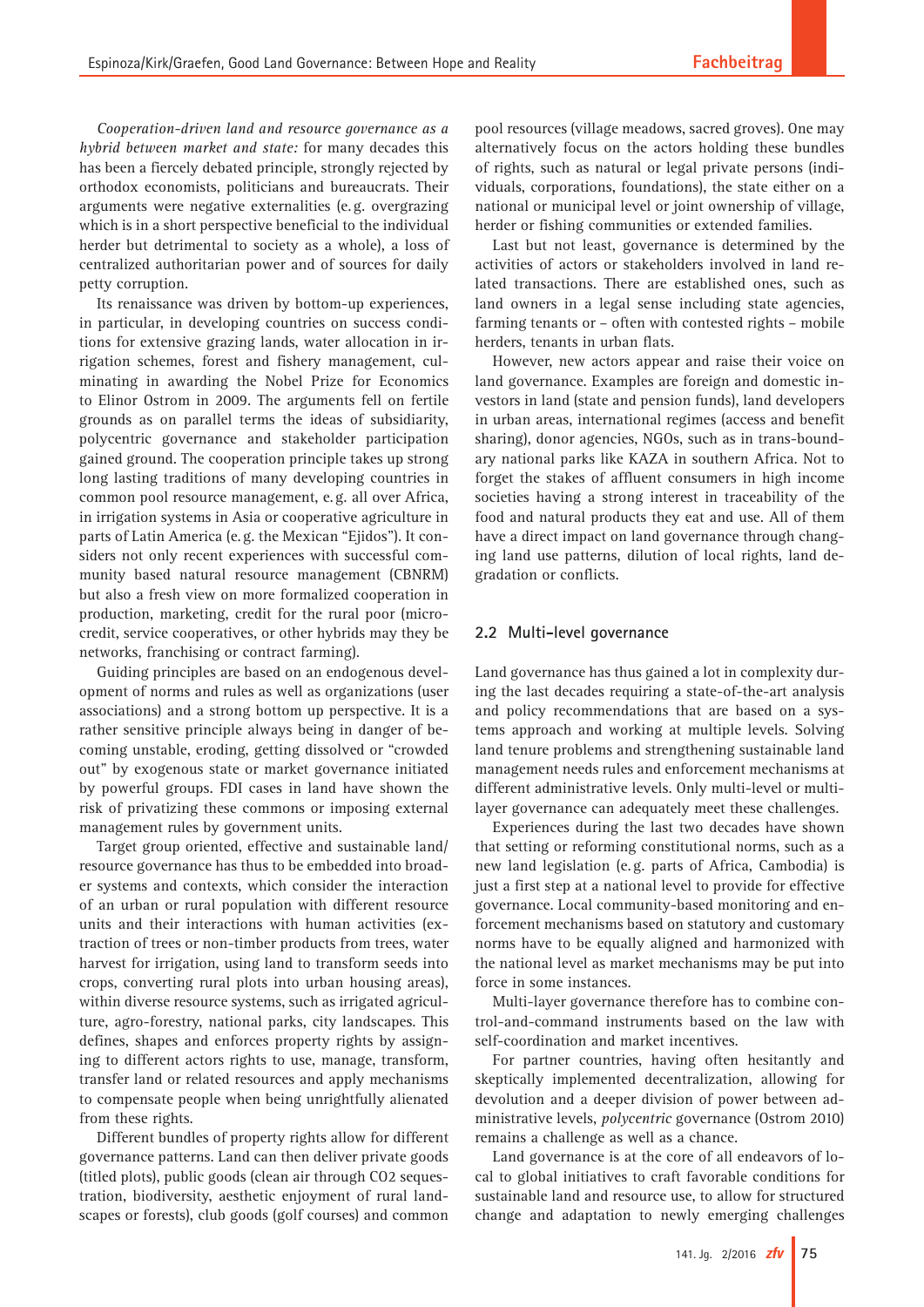and to allow for comprehensive stakeholder participation. With the end of the bipolar world followed by farreaching reforms in the legal and regulatory framework on land but also with the food crisis, the biofuel hype and the renaissance in land investment, land governance has become a highly dynamic process, often generating a mismatch between the needs to protect the poor, to counteract against widening inequality and to preserve land resources for future generations. Therefore, land use and land management cannot anymore be handled in isolation to other natural resources: traditionally the intensity of land use is strongly determined by availability of irrigation water resources and technologies. Integrated agro-forestry and agro-pastoral systems urge a broader view on land.

What is rather new in public perception is the fact that land availability and quality is crucial to deliver global environmental goods, such as biodiversity or carbon fixation which has to be considered when crafting multi-level governance systems. Or to phrase it differently: for our future we need governance systems which enable land to supply not only food or space for housing or public technical infrastructure, but also Ecosystem Services (ESS) to human beings as their "end users", and to allow Ecosystem Functions (ESF) to be effective (Millennium Ecosystems Assessment 2005).

Taking into consideration this complexity makes governance questions even more difficult to answer. Sometimes it helps to identify the resource having the highest scarcity with regard to human well-being in order to decide if, for example, in irrigation systems the analytical and policy focus should be more on water or on land governance.

Urbanization, deforestation or the encroachment of agriculture into regions with a low natural potential not being appropriate for cropping accelerates processes of land conversion. Some of these changes are of an evolutionary kind such as the continuing creeping of urban land into the urban fringe and rural lands, others are accelerated by policy priorities, such as subsidies for beef, soy bean, or sugar cane production in Latin America which is severely endangering the Amazon forest.

WBGU (2011) has projected that in 2050 as many people will live in cities as currently live on earth, and cities will occupy an area of 7 % of the world's arable land compared to the current 3 % (Angel et al. 2005). In India and China megacities are mushrooming; while focusing mainly on these the thousands of mid-cities developing at the same time are often neglected.

Their impact on peri-urban land will be far reaching: assignment of new development areas for residential, industrial or public purpose (roads, airports, shopping centers) with significant increases in land sale and rental prices, rapid conversion from more extensive to intensified agriculture (vegetables, dairy farming, poultry) for a growing urban population, crowding out former tenants and landless (as shown in the debate on the formula 1

racing course near New Delhi), changing employment opportunities and, last but not least, a heavy pressure on existing ecosystem services deriving from land.

In all cases, land governance must be flexible enough to accompany these changes by offering for example urban planning instruments for formerly rural sites. This includes, in particular, concepts to buffer these processes for the poor and to avoid major frictions for them in case they rely only on informal or customary land or resource rights. This includes informal urban settlements as well as agricultural land which gain in land value and where no compensation must be paid as plot have not been registered in the past in favor of the poor.

Normally, these processes are conflict ridden and ask for conflict resolution mechanisms, such as round tables, mediators, advocacy for the powerless following the principle of subsidiarity starting from the local village level to higher levels, and relying on statutory as well as on more informal rules and regulations.

## **3 The changing role of the state**

After a period of state divestiture, decentralization and withdrawal of state agencies from land governance, requests for a stronger regulation of land matters arise, in particular on Foreign Direct Investments (FDI) in land, while at the same time the governments of many partner countries seem to be either unwilling or unable to react on these requests substantially.

We see an ambivalent development: in the 1990s local decision-making on land issues was strengthened in many counties, customary and minority rights were at least formally acknowledged and communities were entitled to manage land questions on their own. Nowadays many of these lower level entities appear to be inactive, unwilling or, understandably, overcharged to negotiate contracts with powerful foreign investors adequately.

Often national authorities are no help at all as frequently hidden economic interests within government or administration support only the interests of investors. Here, multi-layer land governance does not (yet) work well and has not been prepared for on-going challenges from investments. As, however, many of these contracts ignore basic legal settings of the hosting state and are often closed against the explicit will of the local population, the cry for the state to intervene comes up without being echoed.

Whereas the liberalization period has shifted responsibility on land governance to non-government units, environmental concerns still require a strong state involvement which has not yet materialized in many countries due to the complexity of the challenges, financial and human capacity constraints or diverging policy priorities. It remains the genuine role of a state to deliver public goods which are related to land access, land use and management. This is a key requirement for good land governance.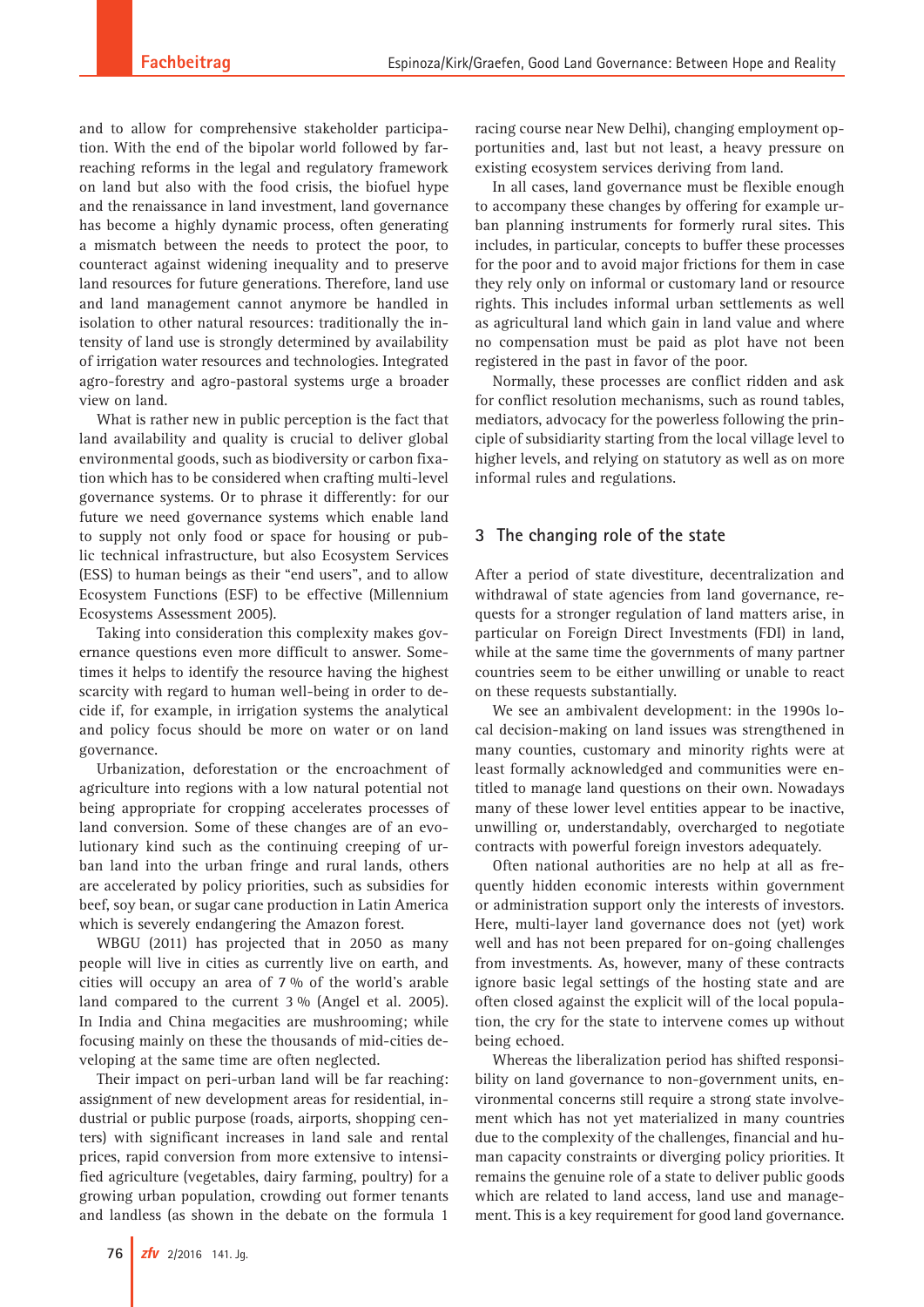Putting it into a nutshell this refers to the following issues:

- $\blacksquare$  Improving legal security of property rights in land and assuring the application of the rule of law in case of land acquisition for all parties involved. In concrete terms this means also to offer different arenas for conflict resolution from a local to international level.
- $\blacksquare$  Ensure transparency in land sale and rental markets, in particular, in fast growing urban areas and support participatory land development instruments and mechanisms.
- Enabling a stronger delivery of ESS, e.g. in preserving the global commons by encouraging robust local level resource governance (through Community Based Natural Resource Management (CBNRM), cooperatives, private public partnerships etc.),
- **Ensuring gender equality with regards to land acquisi**tion, land use and land transfer, an issue which has been largely neglected in the FDI debate until now.
- **P** Develop further the harmonization between statutory and customary land related rules and the statutory legal framework, in case of cross-border activities also on a regional level.
- p Working together in international organizations and regimes, for example, by implementing the Voluntary Guidelines on Land and other mutually binding agreements.
- $\blacksquare$  Cooperating in case of financial and human capacity constraints of the nation state with international agencies in order to get support for its citizens.

This listing is not complete but shows future challenges for re-balancing the role of the state, the private sector and civil society organization with regard to land matters and land governance.

# **4 Future role of private actors and civil society for land governance**

More than ever the private sector will play a key role in implementing and further developing new land management models and therefore having a strong impact on the land governance of the future. All hybrid governance forms between market contracts and firm solutions either in a rural or urban context will gain importance. In rural areas this includes contract farming but as well as cooperative solutions or joint ventures.

The same applies for better integration into value added chains, including the keeping of quality and environmental standards in these chains up to the end consumer. It has a direct impact on man-land relations, if former small-scale farmers now work as plantation workers, as tenants or as out-growers, sometimes superseded by cooperative structures.

Private sector representatives will increasingly quarrel with local communities and the state on "the right" land

governance and property rights allocation, with questions such as the following ones arising: should common pool resources be privatized in order to make them part of export oriented food or biofuel production? How to define the terms on which to convert forests into farmland, give compensation to indigenous groups when loosing rights of gathering these forests or on shares of harvest when entering into rental contracts?

Parallel changes happen in an urban context: private land developers gain in importance compared to state agencies when development cooperation urges stronger private sector involvement or governments are reluctant to take a lead in land development, land adjudication, zoning, etc. The upgrading of former informal settlements is laid in the hands of private investors, contributing to phenomena like "gentrification" and a neglect of respect for social policy and housing objectives. Conflicts in particular with grass-root organizations, NGOs and other civil society movements are inevitable.

In fact, civil society organizations have taken over responsibility as advocates of the landless and the rural and urban poor who are side-lined by described processes. They are not only forming new interest groups and associations to protect the rights of the disadvantaged in these periods of quick change but they are also addressing neglected social, ecological and gender concerns related to land matters. Besides their "traditional" focus on locallevel, target-group specific activities, some world-wide operating organizations have significantly contributed to support the interests of the land-poor and endangered groups at a global scale.

The Land Matrix Global Observatory for example, strongly benefits from the input of the International Land Coalition and NGOs play a significant role in drafting and implementing the Voluntary Guidelines on the Responsible Governance of Tenure of Land, Fisheries and Forests in the Context of National Food Security (VGGT), or are long-term drivers in agrarian and land reform processes.

Land governance is therefore a joint governance endeavor of state, private sector and civil society interaction. The more land becomes attractive as a means of investments due to actually lacking alternatives on financial markets the more market forces and untamed private initiatives need clear rules and regulation by the state. If this state, however, is not capable or willing to execute and enforce these rules, civil society organizations at all levels will play a stronger role.

## **5 Capacity development and applied research**

Fundamental objectives of land management and land administration projects in development cooperation are to impart knowledge and exchange experiences. Part of this is the awareness creation of all affected persons, capacity development measures and platforms for the discussion of experiences.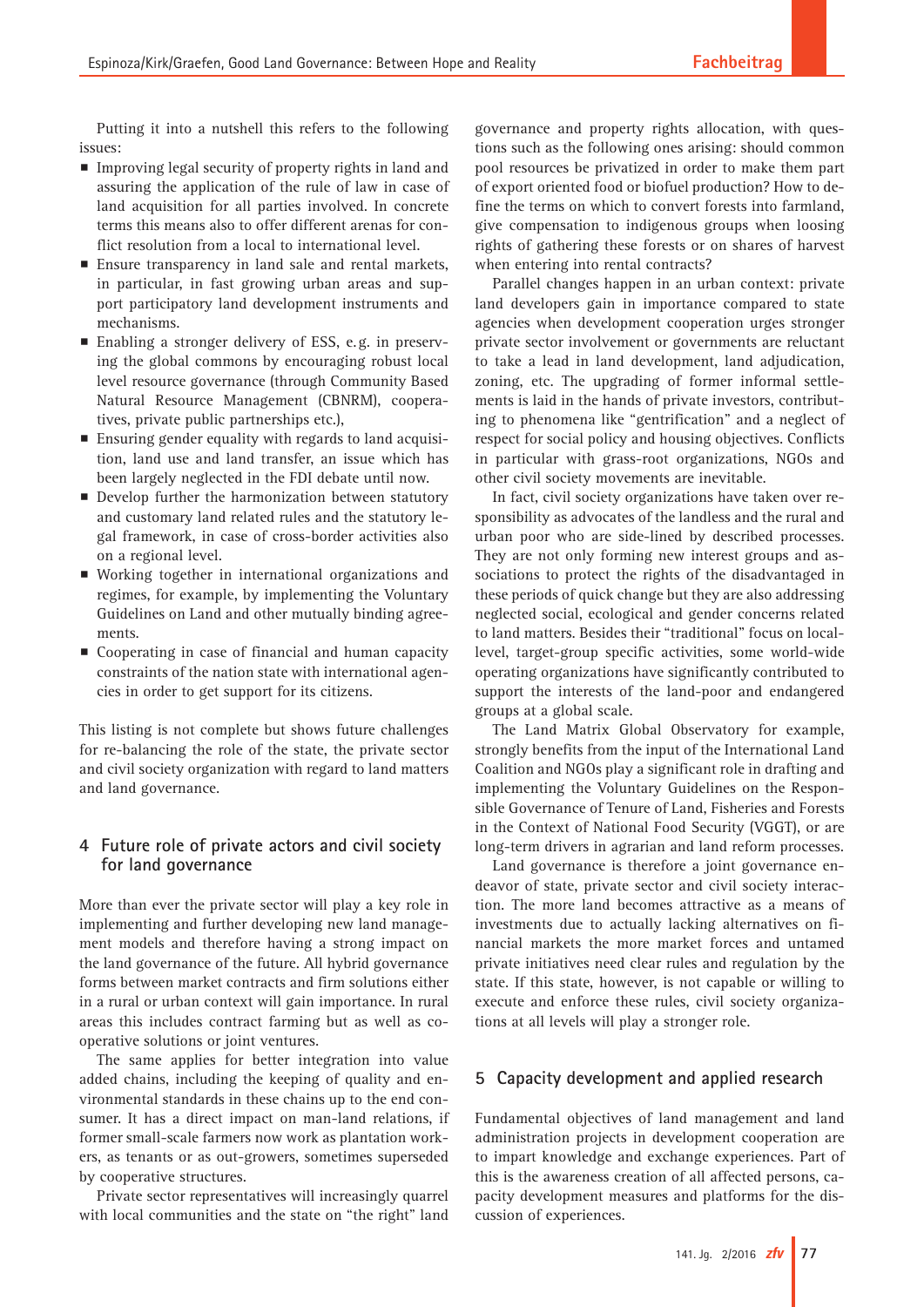# **BMZ/GIZ Technical Cooperation Program** "Strengthening Capacities for Land Governance in Africa - SLGA"

The program is part of the BMZ special initiative "ONE WORLD - No Hunger" and contributes directly to achieving the objectives under its Action Area 6 (promoting responsible land use and improving access to land). It is thereby also making a significant contribution to improved global food security. The project partners are the Land Policy Initiative LPI (UNECA, African Union Commission and African Development Bank), the World Bank and GIZ.

The overall objective of the program is: "The Human and institutional capacities for realizing sustainable land policies that pay particular attention to the rights of marginalized groups like small-scale farmers, pastoralists and women are strengthened across Africa."

The program will work in the following areas:

- Provide institutional and specialized support for LPI to establish the Network of Excellence on Land Governance in Africa (NELGA).
- Collaborate in the development and implementation of short and long term capacity development measures together with LPI, World Bank and Universities in Africa, Europe and USA.
- Promote Policy dialogue, South-South and North-South exchanges.
- The accompanying research program, conducted by institutions comprising the NELGA spearheaded by the World Bank, will generate evidence-based findings and recommendations that will feed into the policy dialogue and other policy-making processes.

The profile of requirements for long-term and shortterm experts has changed over the years. Nowadays, capacity development programs should create more awareness and foster understanding of the complexities of the field of land management and land administration for decision and policy makers. Besides the teaching of knowledge, obtaining formal qualifications (Diploma, B.Sc.; M.Sc.; Ph.D.) is a major objective for sustainable capacity development. Project personnel or counterparts can be sent to relevant Diploma, M.Sc. courses or Ph.D. programs (e.g. MSc and PhD Program on Land Management and Land Tenure at TU Munich) for further education, thus fostering career development for key actors and leaders. In addition, the middle level (land manager, land administrator, etc.) is an essential part of education too. This is especially valid for decentralized systems.

A regional potential for advisory services can be mobilized by supporting universities and research institutions in the region to strengthen programs in the field of land management and land administration (see text box on BMZ/GIZ project "Strengthening Advisory Capacities for Land Governance in Africa"). Dissemination of knowledge in this field is an important task that can be promoted by technical cooperation. In particular, the following topics have to be considered:

- **P** Support for obtaining, translating and distributing text books, teaching material and information material related to land management and land administration,
- $\blacksquare$  Promotion of networks for obtaining and distributing information,
- $\blacksquare$  Support the organization and implementation of field work and excursions concerning land issues (e.g. land survey, land readjustment, land consolidation etc.),
- $\blacksquare$  Promotion of contacts and of exchange of experiences with and between cooperating countries,
- Support of the use of modern information technologies, like the Internet, online collaboration and social networks.

Implementation and promotion of new academic programs in Germany and in partner countries support the exchange of experiences and can contribute to the development of context-intelligent approaches. In addition, in many partner countries the capacity for research is (still) limited and offers various entry points for improvement. Therefore, these countries should be supported in strengthening their efforts especially in the field of applied research by the creation and expansion of appropriate research infrastructures.

# **6 Conclusions**

For German Development Cooperation (GDC), a number of consequences have emerged out of these developments and strategic changes in the last two to three years, namely:

- A redesign of all land-related programs vis-a-vis the principles formulated in the VGGT and the Principles for Responsible Investment in Agriculture and Food Systems (RAI). This holds true in particular by focusing on supporting tenure security for marginalized groups, indigenous peoples and women. Additionally, a much stronger focus has been laid on creating socially and environmentally sustainable and responsible policy frameworks for large-scale agricultural investments in the "own house" and in partner countries.
- $\blacksquare$  Considerable expansion of the land-related engagement through utilization of "normal" bilateral and SEWOH funds (Sonderinitiative EINEWELT ohne Hunger), in order to enlarge existing country programs (e.g. Benin and Peru) or to create new ones (e.g. Uganda).
- $\blacksquare$  Taking over the responsibility for chairing the Global Donor Working Group on Land by the German Federal Ministry for Economic Cooperation and Development in 2015 and considerable promotion and expansion of globally aligned activities in the land sector.

As such, GDC became one of the major actors in the land advisory sector in recent years and continues to strengthen this role in close cooperation with other bi- and multilateral donor partners.